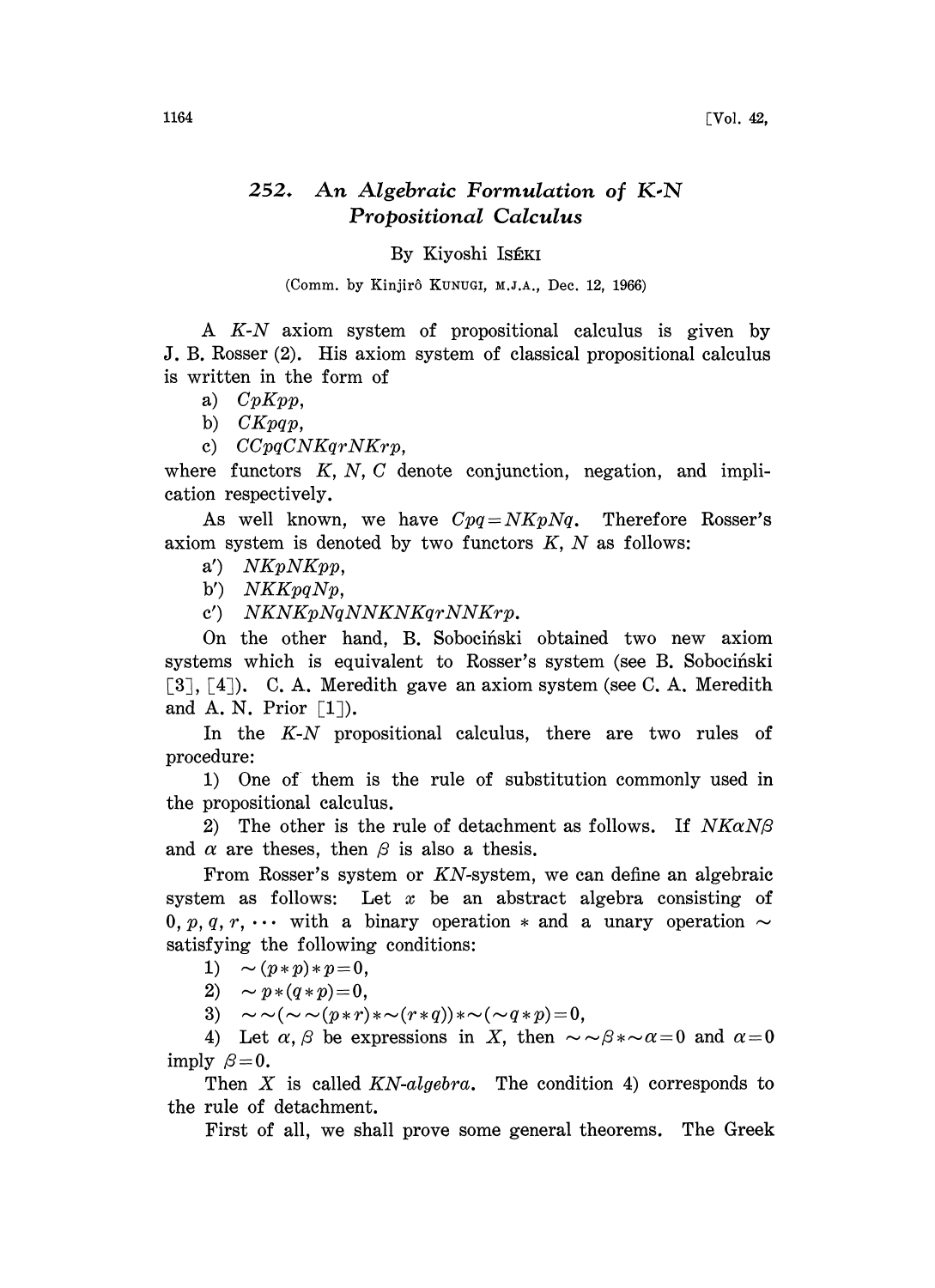letters denote expressions in X. A)  $\sim \alpha * \beta = 0$  implies  $\sim \sim (\beta * \gamma) * \sim (\gamma * \alpha) = 0$ . **Proof.** In 3), put  $p = \beta$ ,  $q = \alpha$ ,  $r = \gamma$ , then  $\sim \sim (\sim \sim (\beta * \gamma) * \sim$  $(\gamma * \alpha) * \sim (\sim \alpha * \beta) = 0$ . By 4), we have  $\sim \sim (\beta * \gamma) * \sim (\gamma * \alpha) = 0$ . Then we have the following B)  $\sim \alpha * \beta = 0, \gamma * \alpha = 0$  imply  $\beta * \gamma = 0$ . C)  $\sim \alpha * \beta = 0$ ,  $\sim \gamma * \alpha = 0$  imply  $\beta * \sim \gamma = 0$ . In A), put  $\alpha = (p*p)$ ,  $\beta = p$ ,  $\gamma = \sim p$ , then  $\sim (p*p)*p=0$  implies  $\sim \sim (p*\sim p)*\sim (\sim p*(p*p))=0.$ By 2), we have 5)  $p * \sim p = 0$ . In 3), put  $p = \sim q$ ,  $r = \sim r$ , then  $\sim(-\sqrt{(\sim \gamma q*\sim r)} * (\sim(\sim r*q))*\sim(\sim q*\sim \sim q)=0.$ By 5),  $\sim q \times \sim q = 0$ , hence 6)  $\sim \sim (\sim \sim q * \sim r) * \sim (\sim r * q) = 0.$ In 3), put  $p = \sim q$ , then by 5)  $\sim \sim (\sim \sim q * r) * \sim (r * q) = 0.$ This expression implies D) If  $\alpha * \beta = 0$ , then  $\sim \beta * \alpha = 0$ , and  $\sim \alpha * \sim \beta = 0$ . 5) and 6) imply 7)  $\sim \sim \sim p*p=0.$ Let  $\sim \alpha * \sim \beta = 0$ , put  $p = \alpha, q = \alpha, r = \alpha$  in 3), then  $\sim \sim (\sim \beta \ast \alpha) \ast \sim (\alpha \ast \sim \alpha)=0.$ and we have  $\sim \beta \times \alpha = 0$ . Hence E)  $\sim \alpha * \sim \beta = 0$  implies  $\sim \beta * \alpha = 0$ . Let  $\sim \beta \times \alpha = 0$ , put  $p=\alpha$ ,  $q=\beta$ ,  $r=\gamma$  in 3), then we have  $\sim \sim(\alpha*\gamma)*\sim(\gamma*\beta)=0.$ By E), then  $\sim (\gamma * \beta) * (\alpha * \gamma) = 0$ . F)  $\sim \beta \times \alpha = 0$  implies  $\sim (\gamma \times \beta) \times (\alpha \times \gamma) = 0$ . Suppose that  $\sim \alpha \cdot \beta = 0$ ,  $\sim \gamma \cdot \delta = 0$ , by F), we have  $\sim(\delta*\alpha)*(\beta*\delta)=0$ ,  $\sim (\alpha * \gamma) * (\delta * \alpha) = 0.$ Then by C),  $(\beta * \delta) * \sim (\alpha * \gamma) = 0$ . Hence G)  $\sim \alpha * \beta = 0$ ,  $\sim \gamma * \delta = 0$  imply  $(\beta * \delta) * \sim (\alpha * \gamma) = 0$ . In F), if we put  $\alpha = \sim p$ ,  $\beta = p$ ,  $\gamma = r$ , then by 5),<br>8)  $\sim (r*p)*(\sim \sim p*r)=0.$ For any expression  $\alpha$ , by 7), we have  $\sim \sim \infty \times \alpha \times \infty = 0$ , hence H)  $\alpha = 0$  implies  $\sim \alpha = 0$ . The following propositions are fundamental for our discussion. I)  $\sim \beta \times \alpha = 0$ ,  $\sim \gamma \times \beta = 0$ ,  $\sim \delta \times \gamma = 0$  imply  $\sim \delta \times \alpha = 0$ .

**Proof.** By H) and  $\sim \gamma * \beta = 0$ , we have  $\sim \sim (\sim \gamma * \beta) = 0$ . On the other hand  $\sim \delta * \gamma = 0$  and 6) imply  $\sim \sim \gamma * \sim \delta = 0$ . From this and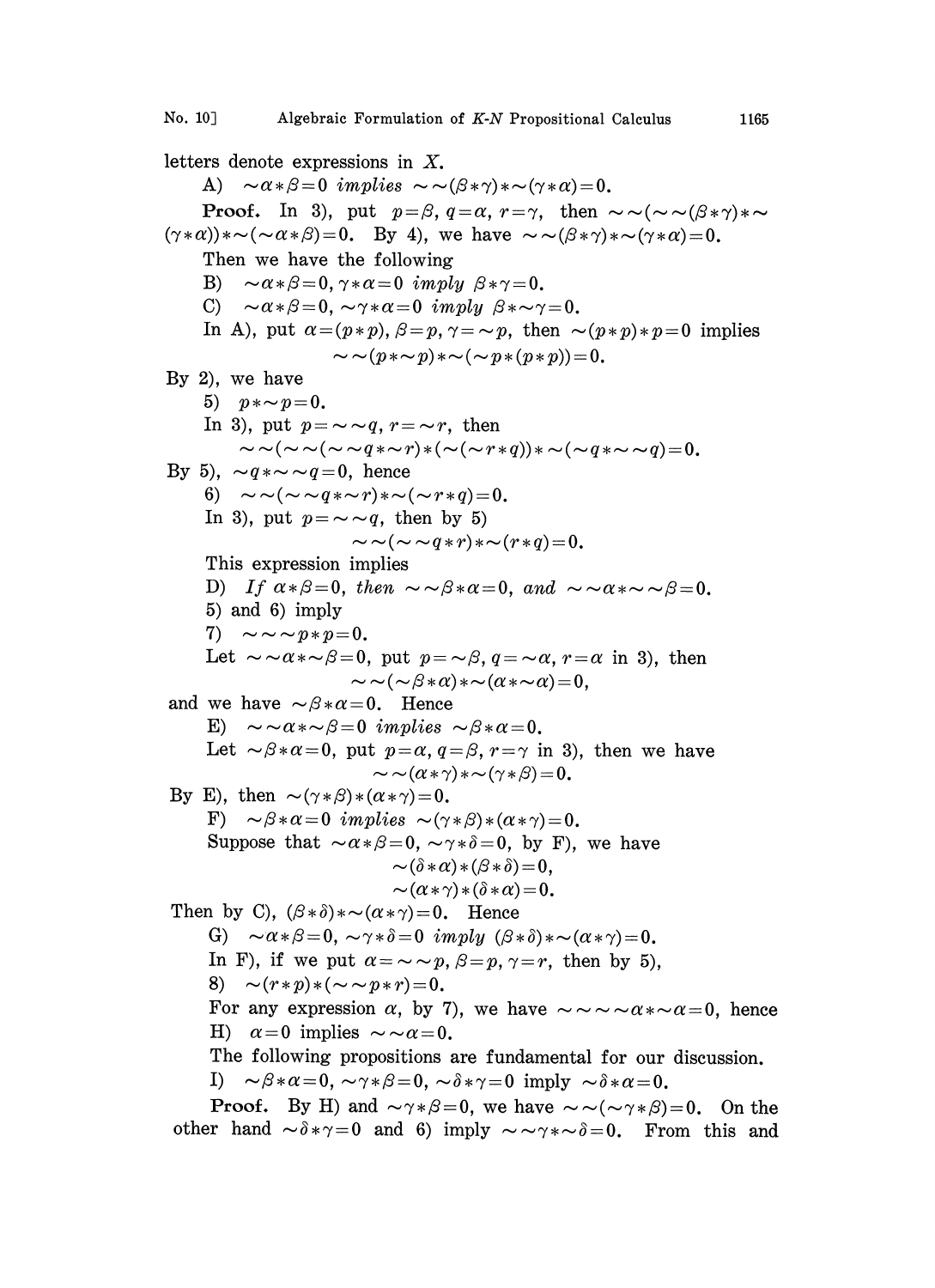$\sim \beta \times \alpha = 0$ , we have  $(\sim\!\delta\!*\alpha)\!*\sim\!(\sim\!\gamma\!*\beta)\!=\!0$ By G). By D), we have  $\sim \sim (\sim \delta \times \alpha) \times \sim \sim \sim (\sim \gamma \times \beta) = 0.$ Then, by  $\sim \gamma * \beta = 0$ , and H), we have  $\sim \sim (\sim \gamma * \beta) = 0$ , and hence from 4),  $\sim \delta \times \alpha = 0$ . Therefore we complete the proof. 9)  $\sim p*p=0$ . **Proof.** The idea of the proof is due to B. J. Rosser ( $\lceil 2 \rceil$ , p. 64). In 1), put  $p = \sim p$ ,  $\sim(\sim\sim p_{*}\sim\sim p)_{*}\sim\sim p=0.$ In 8), pur  $r = \sim \sim p$ ,  $r = p$ , then we have  $\sim(\sim\!\sim\!p\!*\!p)*(\sim\!\sim\!p\!*\sim\!\sim\!p)\!=\!0,$  $\sim (p*p)*({\sim} \sim p*p)=0$ respectively. Hence by I), we have ( 1 )  $\sim (p*p)*\sim\sim p=0$ From 2), we have (2)  $\sim p*(p*p)=0.$ (1), (2), and C) imply  $\sim p_{*}p_{*}-p=0.$ Hence by E), we have  $\sim p*p=0$ , which completes the proof.  $\sim p*p=0$  and F) imply 10)  $\sim (r*p)*(p*r)=0.$ In 9), put  $\delta = \gamma$ , then J)  $\sim \beta \times \alpha=0, \sim \gamma \times \beta=0$  imply  $\sim \gamma \times \alpha=0.$ From 10) and 2), we have ( 3 )  $\sim (p * q) * (q * p) = 0,$ (4)  $\sim q*(p*q)=0$ respectively.  $(3)$ ,  $(4)$ , and J) imply 11)  $\sim q*(q*p)=0$ . K)  $\sim \beta \times \alpha=0$ ,  $\sim \delta \times \gamma=0$  imply  $\sim (\delta \times \beta) \times (\gamma \times \alpha)=0$ . **Proof.** In 3), put  $p=q$ , then ( 5 )  $\sim \sim (p*r)*\sim (r*p)=0.$ On the other hand,  $\sim \beta \times \alpha = 0$ ,  $\sim \delta \times \gamma = 0$ , and G) imply ( 6 )  $(\gamma * \alpha) * \sim (\delta * \beta) = 0.$ Put  $r = \gamma \ast \alpha$ ,  $p = \sim (\delta \ast \beta)$  in (5), then  $\sim \sim (\sim (\delta * \beta) * (\gamma * \alpha)) * \sim ((\gamma * \alpha) * \sim (\delta * \beta)) = 0.$ By  $(6)$  and  $4$ ), we have  $\sim (\delta * \beta) * (\gamma * \alpha) = 0,$ which completes the proof. Next we shall prove a fundamental proposition. 12)  $\sim (p^* \sim \sim q) * (p * q) = 0.$ **Proof.** By 7), 9), we have  $\sim \sim q \cdot q = 0$ ,  $\sim p \cdot p = 0$  respectively.

Applying K), then